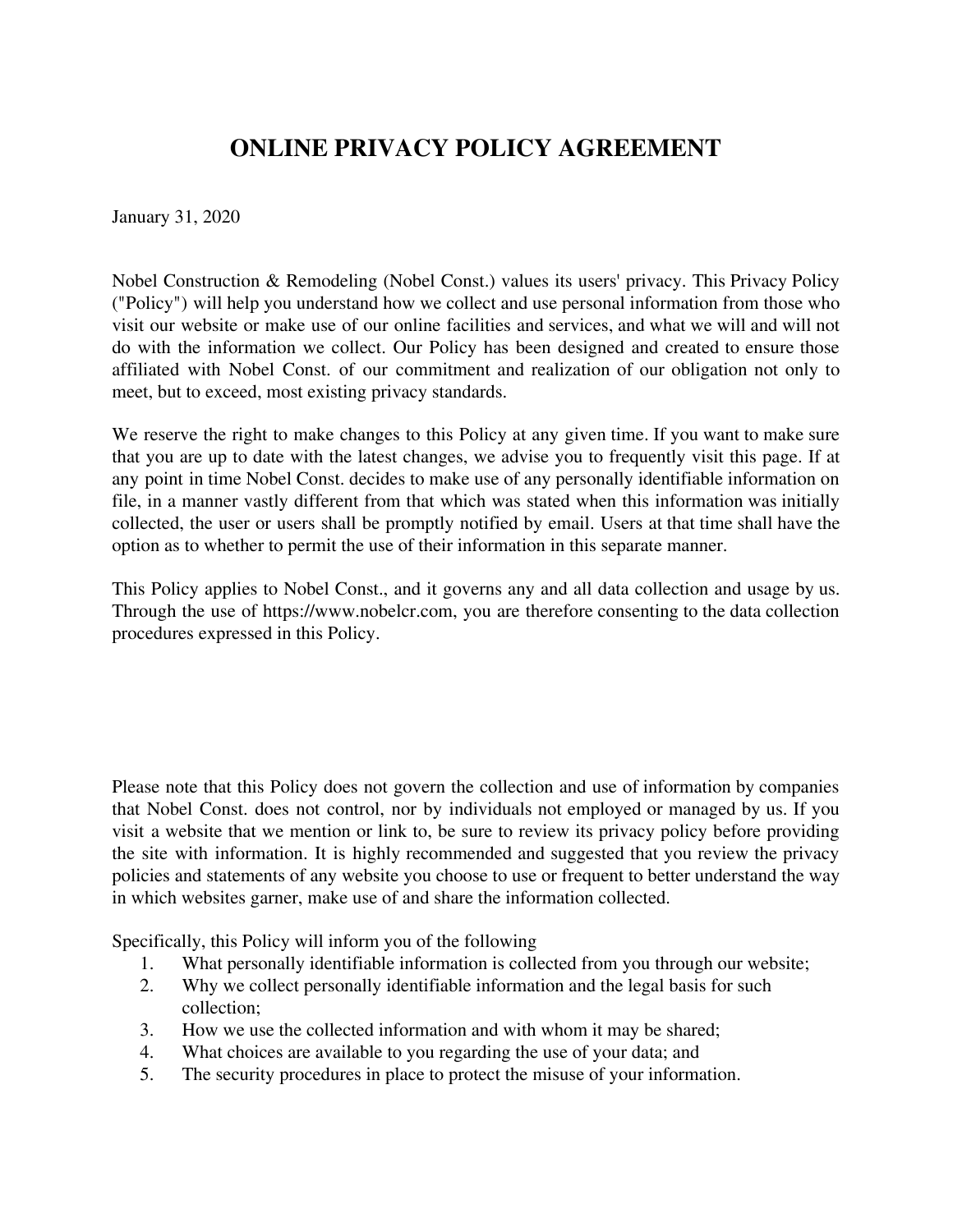# **Information We Collect**

It is always up to you whether to disclose personally identifiable information to us, although if you elect not to do so, we reserve the right not to register you as a user or provide you with any products or services. This website collects various types of information, such as:

1. Information automatically collected when visiting our website, which may include cookies, third party tracking technologies and server logs.

In addition, Nobel Const. may have the occasion to collect non-personal anonymous demographic information, such as age, gender, household income, political affiliation, race and religion, as well as the type of browser you are using, IP address, or type of operating system, which will assist us in providing and maintaining superior quality service.

Nobel Const. may also deem it necessary, from time to time, to follow websites that our users may frequent to gleam what types of services and products may be the most popular to customers or the general public.

# **Why We Collect Information and For How Long**

We are collecting your data for several reasons:

- 1. To better understand your needs and provide you with the services you have requested;
- 2. To fulfill our legitimate interest in improving our services and products;
- 3. To send you promotional emails containing information we think you may like when we have your consent to do so;
- 4. To contact you to fill out surveys or participate in other types of market research, when we have your consent to do so;
- 5. To customize our website according to your online behavior and personal preferences.

The data we collect from you will be stored for no longer than necessary. The length of time we retain said information will be determined based upon the following criteria: the length of time your personal information remains relevant; the length of time it is reasonable to keep records to demonstrate that we have fulfilled our duties and obligations; any limitation periods within which claims might be made; any retention periods prescribed by law or recommended by regulators, professional bodies or associations; the type of contract we have with you, the existence of your consent, and our legitimate interest in keeping such information as stated in this Policy.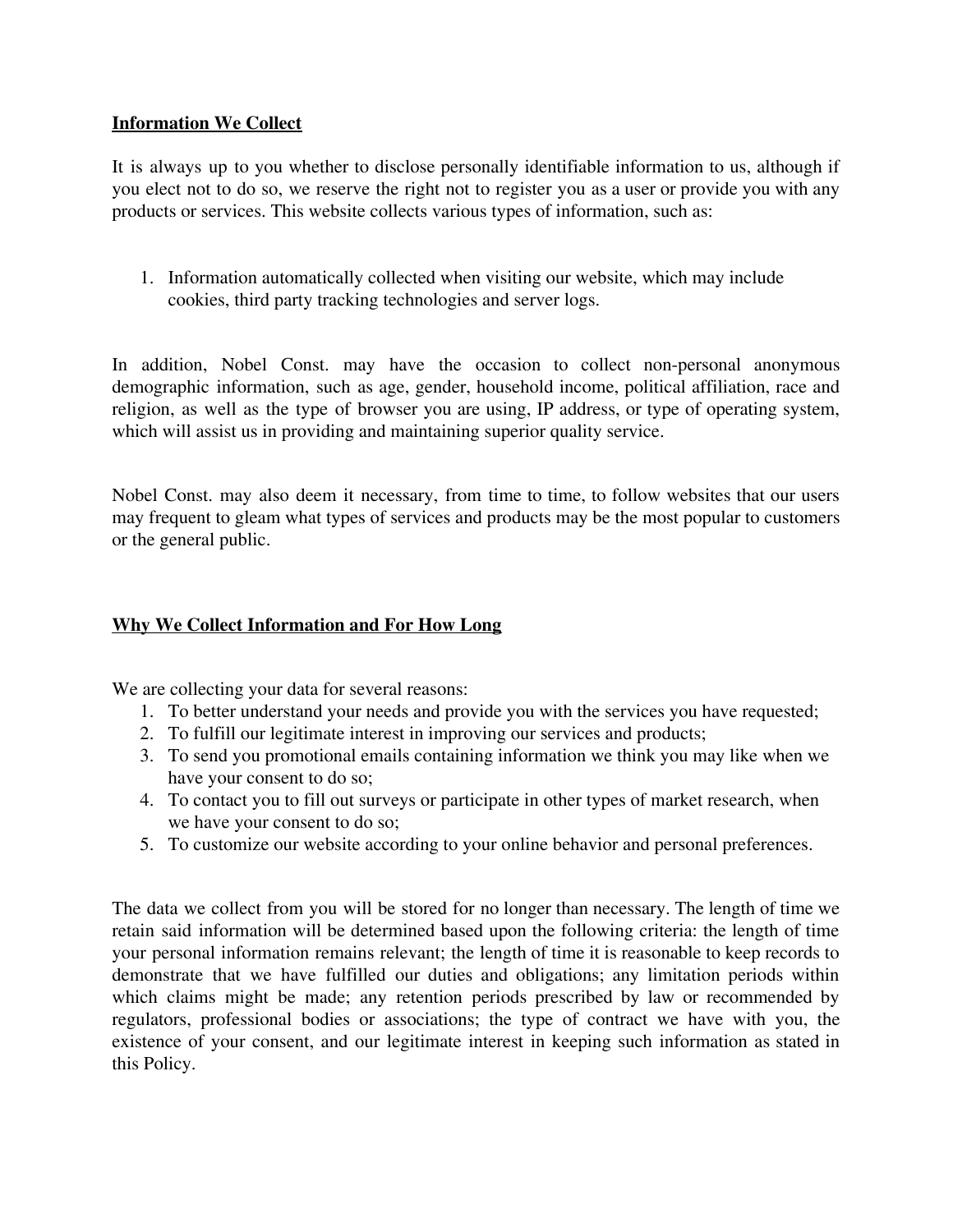# **Use of Information Collected**

Nobel Const. does not now, nor will it in the future, sell, rent or lease any of its customer lists and/or names to any third parties.

Nobel Const. may collect and may make use of personal information to assist in the operation of our website and to ensure delivery of the services you need and request. At times, we may find it necessary to use personally identifiable information as a means to keep you informed of other possible products and/or services that may be available to you from https://www.nobelcr.com

Nobel Const. may also be in contact with you with regards to completing surveys and/or research questionnaires related to your opinion of current or potential future services that may be offered.

Nobel Const. uses various third-party social media features including but not limited to Facebook, Instagram, Youtube, and other interactive programs. These may collect your IP address and require cookies to work properly. These services are governed by the privacy policies of the providers and are not within Nobel Const.'s control.

# **Disclosure of Information**

Nobel Const. may not use or disclose the information provided by you except under the following circumstances:

- as necessary to provide services or products you have ordered;
- in other ways described in this Policy or to which you have otherwise consented;
- in the aggregate with other information in such a way so that your identity cannot reasonably be determined;
- as required by law, or in response to a subpoena or search warrant;
- to outside auditors who have agreed to keep the information confidential;
- as necessary to enforce the Terms of Service;
- as necessary to maintain, safeguard and preserve all the rights and property of Nobel Const.

## **Non-Marketing Purposes**

Nobel Const. greatly respects your privacy. We do maintain and reserve the right to contact you if needed for non-marketing purposes (such as bug alerts, security breaches, account issues, and/or changes in Nobel Const. products and services). In certain circumstances, we may use our website, newspapers, or other public means to post a notice.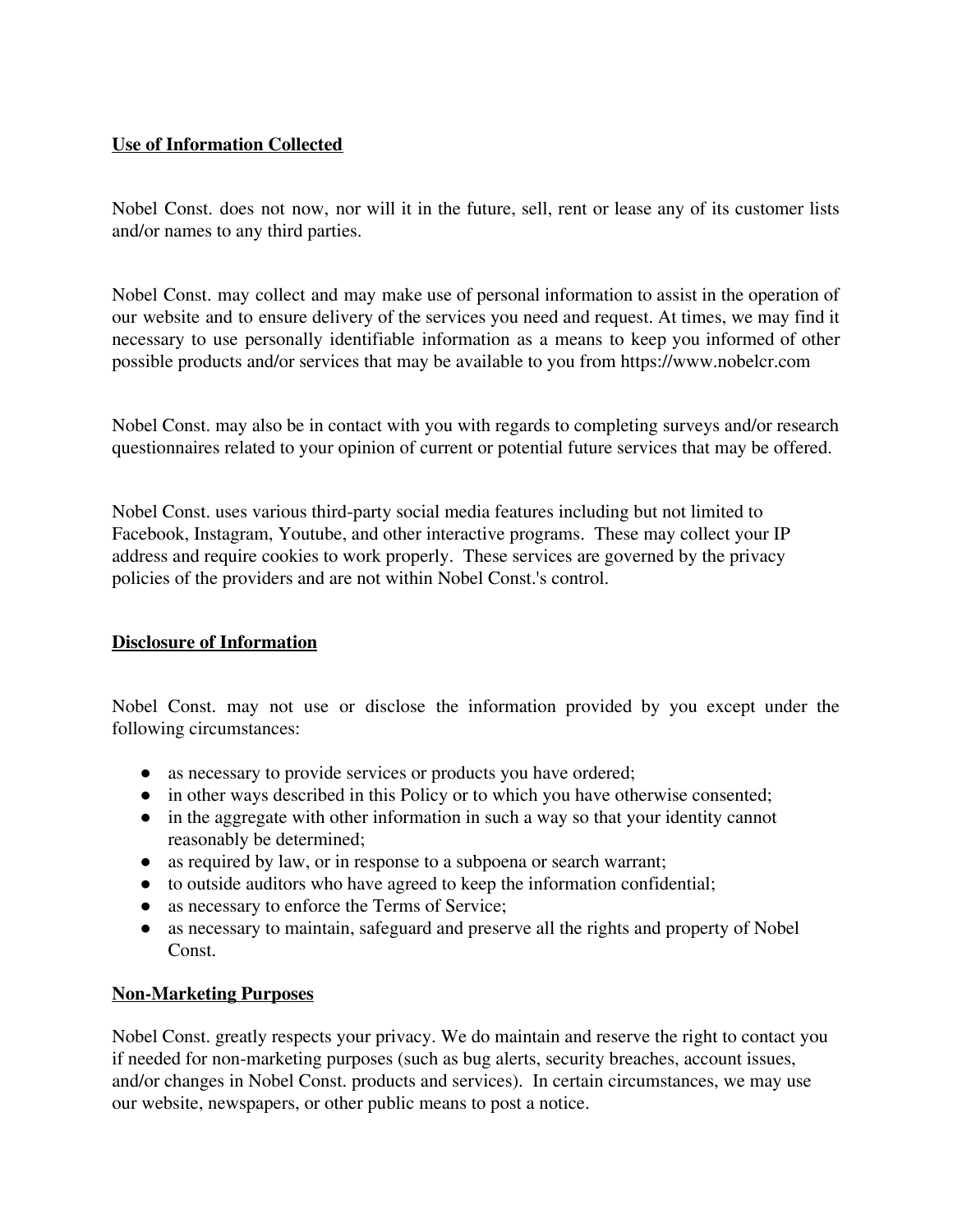## **Children under the age of 13**

Nobel Const.'s website is not directed to, and does not knowingly collect personal identifiable information from, children under the age of thirteen (13). If it is determined that such information has been inadvertently collected on anyone under the age of thirteen (13), we shall immediately take the necessary steps to ensure that such information is deleted from our system's database, or in the alternative, that verifiable parental consent is obtained for the use and storage of such information. Anyone under the age of thirteen (13) must seek and obtain parent or guardian permission to use this website.

## **Unsubscribe or Opt-Out**

All users and visitors to our website have the option to discontinue receiving communications from us by way of email or newsletters. To discontinue or unsubscribe from our website please send an email that you wish to unsubscribe to info@nobelcr.com. If you wish to unsubscribe or opt-out from any third-party websites, you must go to that specific website to unsubscribe or opt-out. Nobel Const. will continue to adhere to this Policy with respect to any personal information previously collected.

## **Links to Other Websites**

Our website does contain links to affiliate and other websites. Nobel Const. does not claim nor accept responsibility for any privacy policies, practices and/or procedures of other such websites. Therefore, we encourage all users and visitors to be aware when they leave our website and to read the privacy statements of every website that collects personally identifiable information. This Privacy Policy Agreement applies only and solely to the information collected by our website.

## **Notice to European Union Users**

Nobel Const. operations are located primarily in the United States. If you provide information to us, the information will be transferred out of the European Union (EU) and sent to the United States. (The adequacy decision on the EU-US Privacy became operational on August 1, 2016. This framework protects the fundamental rights of anyone in the EU whose personal data is transferred to the United States for commercial purposes. It allows the free transfer of data to companies that are certified in the US under the Privacy Shield.) By providing personal information to us, you are consenting to its storage and use as described in this Policy.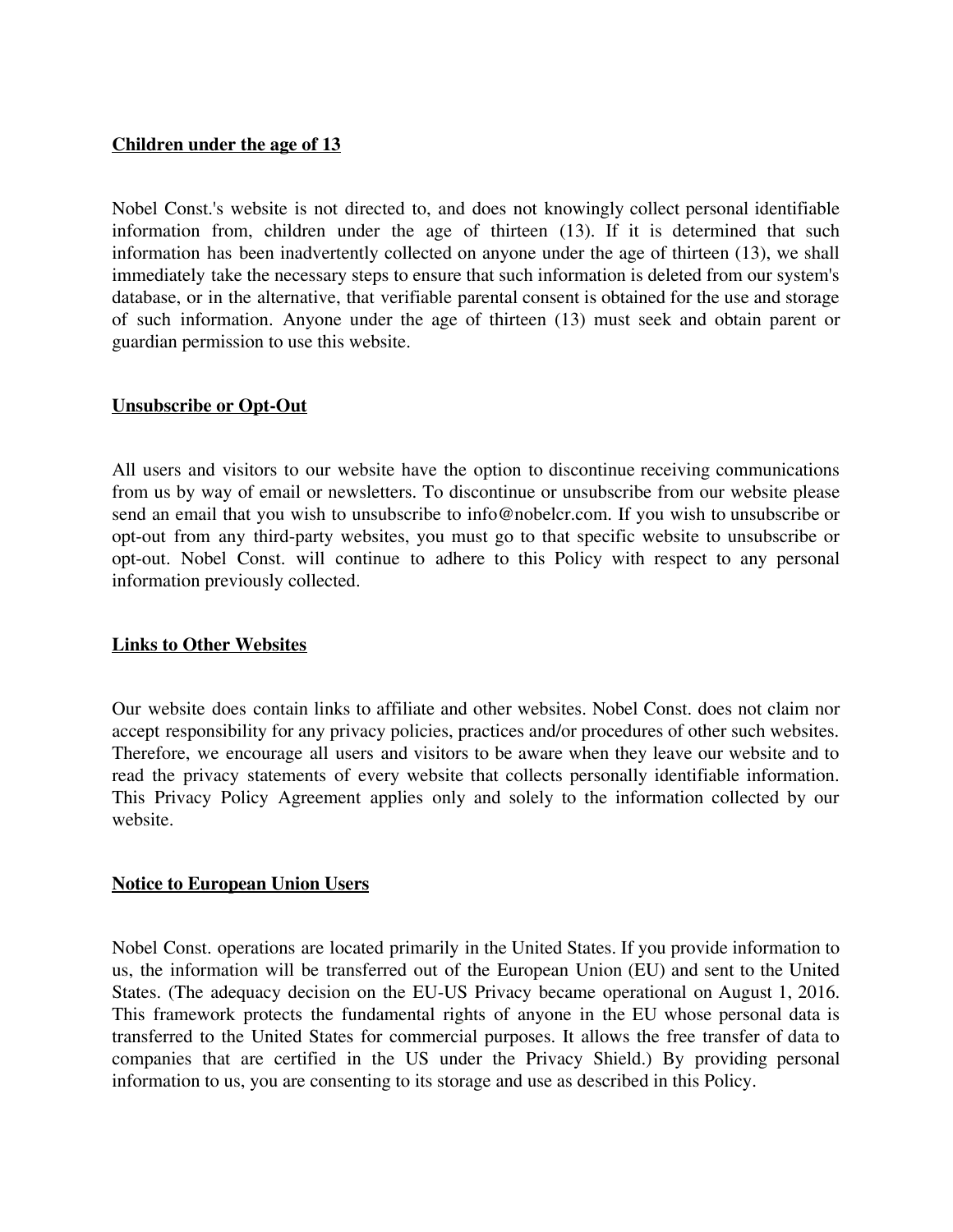## **Security**

Nobel Const. takes precautions to protect your information. When you submit sensitive information via the website, your information is protected both online and offline. Wherever we collect sensitive information (e.g. credit card information), that information is encrypted and transmitted to us in a secure way. You can verify this by looking for a lock icon in the address bar and looking for "https" at the beginning of the address of the webpage.

While we use encryption to protect sensitive information transmitted online, we also protect your information offline. Only employees who need the information to perform a specific job (for example, billing or customer service) are granted access to personally identifiable information. The computers and servers in which we store personally identifiable information are kept in a secure environment. This is all done to prevent any loss, misuse, unauthorized access, disclosure or modification of the user's personal information under our control.

#### **Acceptance of Terms**

By using this website, you are hereby accepting the terms and conditions stipulated within the Privacy Policy Agreement. If you are not in agreement with our terms and conditions, then you should refrain from further use of our sites. In addition, your continued use of our website following the posting of any updates or changes to our terms and conditions shall mean that you agree and acceptance of such changes.

## **How to Contact Us**

If you have any questions or concerns regarding the Privacy Policy Agreement related to our website, please feel free to contact us at the following email, telephone number or mailing address.

**Email:** info@nobelcr.com

#### **Telephone Number:** 9499660662

**Mailing Address:** Nobel Construction & Remodeling 32331 Coast Hwy Laguna Beach, California 92651